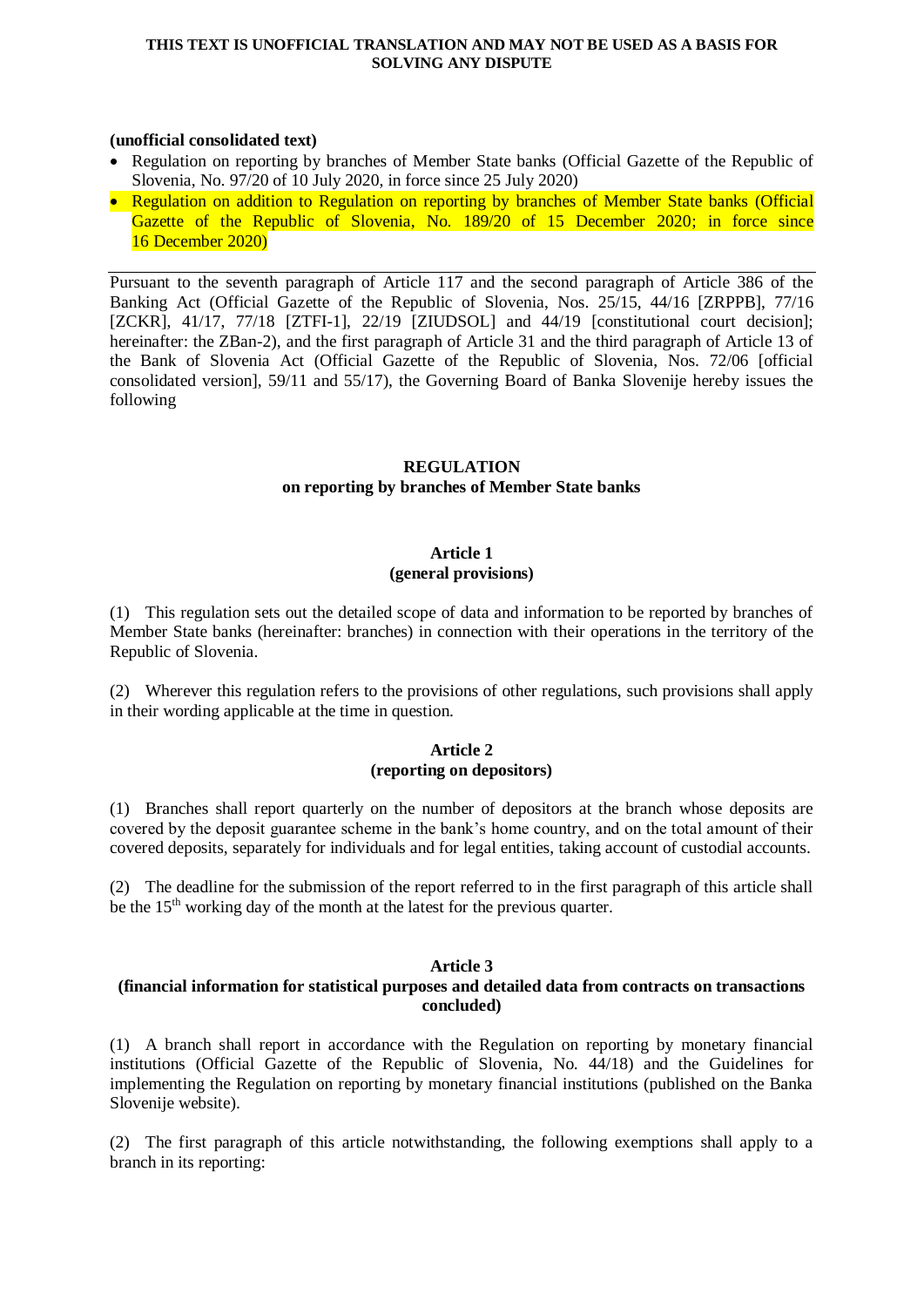(a) in the BS1S monthly report on accounting items with interest rates, there is no need to assign designations to items according to code list 106. Customer rating grade identifier and to complete value data 88. Suspended income;

(b) the only transactions reported in the BS1K quarterly report are those included in items A0201, A0301, A0408, A0410, A0411, A0416, A0418, A0419, A2405 and A2406 from the BS1S report, and commission-based transactions in the BS1KP report that are designated with the following code lists or value data:

- 26. Customer identifier;
- 108. Contract identifier (key):
- 136. Instrument identifier;
- 400. Probability of default (PD) (at level of customer) (for IRB branches);
- 418. Cumulative repayments since default.

Other items and attributes are not completed.

(3) The first and second paragraphs of this article notwithstanding, for a branch whose reporting obligations, in accordance with Regulation (EU) No 2016/867 (ECB/2016/13), are met in full by a bank established in another Member State (a reporting agent under the aforementioned regulation), or a branch that has been granted derogations in the full extent in accordance with Article 16 of Regulation (EU) No 2016/867 (ECB/2016/13), there shall be no need to:

- (a) submit the quarterly report on parameters in connection with credit risk (BS1K);
- (b) submit the monthly report on credit operations that the bank manages, administers and services for the account of third parties who are business entities (the BS1KP report);
- (c) designate items in the monthly report on accounting items with interest rates (BS1S) under the following code lists:
	- 100. Types of forbearance with designations a), b), c), d) or e). The branch may assign a designation of f) to all forborne exposures, and shall be obliged to assign a designation of N to items with exposures that have not yet been subject to forbearance measures.
	- designate according to the code list 138. *Modified repayment terms*;
	- designate according to the code list 139. *Refinancing;*
	- designate according to the code list 150. *Fair value changes due to changes in credit risk before purchase;*
	- designate according to the code list 140. *Credit line other than revolving loan;*
	- designate according to the code list 141. *Amortisation type;*
	- designate according to the code list 142. *Frequency of payments;*
	- designate according to the code list 143. *Final date of period when only interest is paid;*
	- designate according to the code list 144. *Purpose according to AnaCredit;*
	- designate according to the code list145. *Recourse clause;*
	- designate according to the code list 147. *Frequency of interest rate changes;*
	- designate according to the code list 150. *Fair value changes due to changes in credit risk before purchase;*
	- designate according to the code list 152. *Interest rate cap;* and
	- designate according to the code list 153. *Interest rate floor;*
- (d)submit information from the BDOG report on cumulative repayments since default (value data 418) and cumulative losses from the sale of claims (value data 502);
- (e) designate and report joint liabilities arising in the calling of financial guarantees (in the BS1S report the code list 151 is designated with designation 2 [no]). Only information in connection with "true" joint liability/debt is included in the BSSOL report;
- (f) designate attributes in the BSZAV table for transactions from the BS1S and BS1VZ reports that define protection received in detail. Only information designated under the following codes is reported:
	- 800. *Protection identifier,* and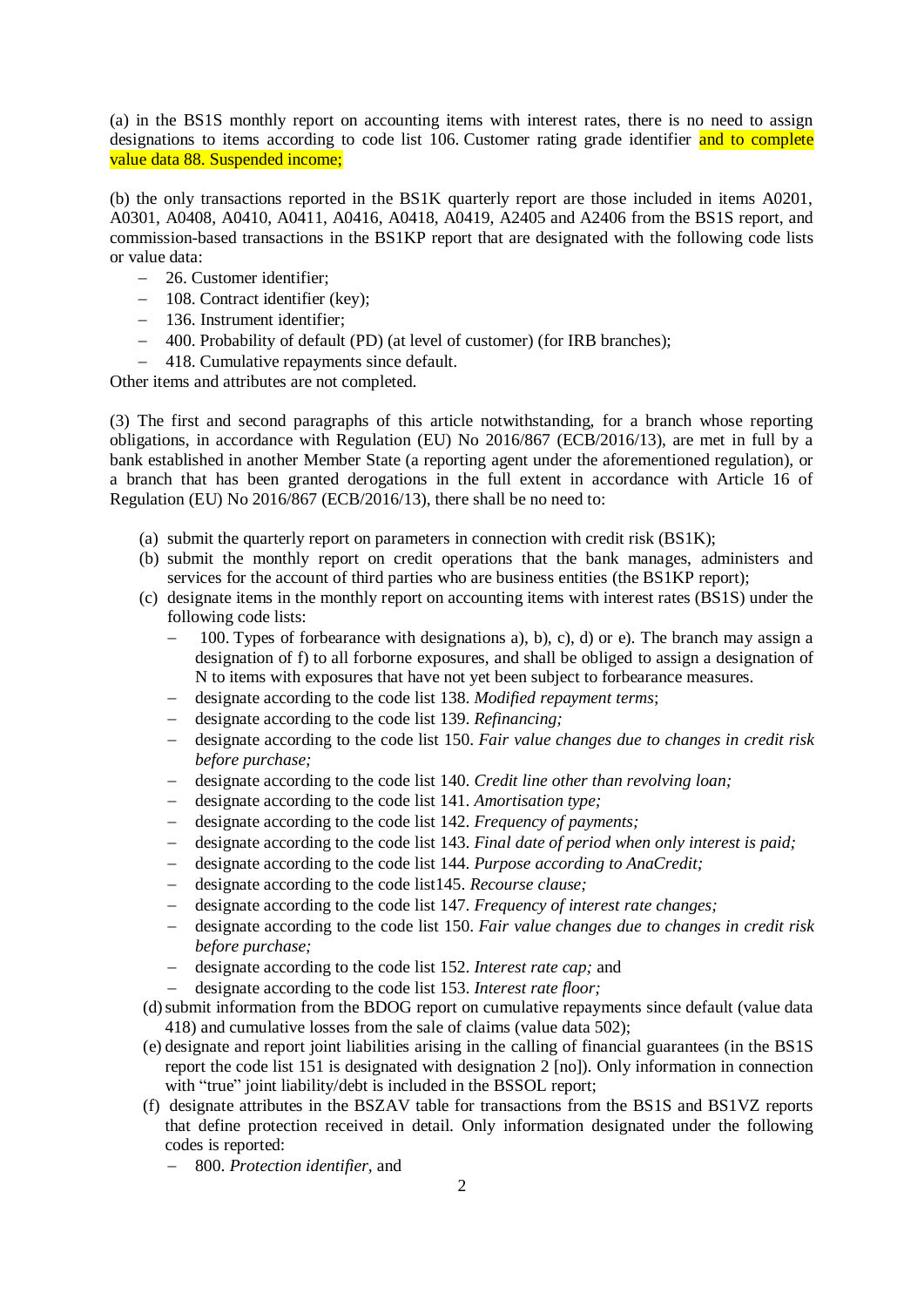25. *Type of protection;* (g)report value data 813. *Third-party priority claims against the protection* in the BS1VZ report.

### **Article 4 (other information for information and statistical purposes)**

(1) A branch shall report in accordance with the Regulation on the compulsory reporting of transactions with the rest of the world (Official Gazette of the Republic of Slovenia, Nos. 107/08 and 24/13), the Guidelines for implementing the Regulation on the compulsory reporting of transactions with the rest of the world (Official Gazette of the Republic of Slovenia, No. 18/17), and the Guidelines for the reporting of transactions in securities (Official Gazette of the Republic of Slovenia, No. 109/13).

(2) A branch that provides payment services as defined in the Payment Services, Electronic Money Issuance Services and Payment Systems Act (Official Gazette of the Republic of Slovenia, Nos. 7/18 and 9/18 [corrigendum]) shall report on the fees charged to users in connection with the provision of payment services in the territory of the Republic of Slovenia, in accordance with the Regulation on information on fees for the provision of payment services (Official Gazette of the Republic of Slovenia, No. 29/18).

(3) A branch that provides currency exchange operations as defined in the Foreign Exchange Act (Official Gazette of the Republic of Slovenia, Nos. 16/08, 85/09 and 109/12) shall report on the purchase of foreign cash and cheques made out and redeemable in foreign currency, and on the sale of foreign cash, broken down by currency, in accordance with the Regulation on foreign exchange transactions (Official Gazette of the Republic of Slovenia, No. 30/13).

(4) A branch that is obliged to report pursuant to the Regulation on the reporting of payments statistics (Official Gazette of the Republic of Slovenia, No. 38/14) shall report in accordance with the Guidelines for implementing the Regulation on the reporting of payments statistics (Official Gazette of the Republic of Slovenia, No. 69/14).

(5) A branch shall report on interbank deposits in accordance with the Regulation on the reporting of interbank deposits (Official Gazette of the Republic of Slovenia, No. 26/19) and the Guidelines on the content and manner of the reporting of interbank deposits (published on the Banka Slovenije website).

(6) A branch shall report in accordance with the Regulation on the reporting of effective interest rates of banks and savings banks in accordance with the Consumer Credit Act (Official Gazette of the Republic of Slovenia, No. 47/17).

(7) A branch shall report in accordance with the Regulation on the conditions for consumer credit intermediation applying to bank credit intermediaries (Official Gazette of the Republic of Slovenia, Nos. 9/17 and 26/17).

### **Article 5 (cessation of validity)**

On the day that this regulation enters into force, the Regulation on reporting by branches of Member State banks (Official Gazette of the Republic of Slovenia, No. 44/18) shall cease to be in force.